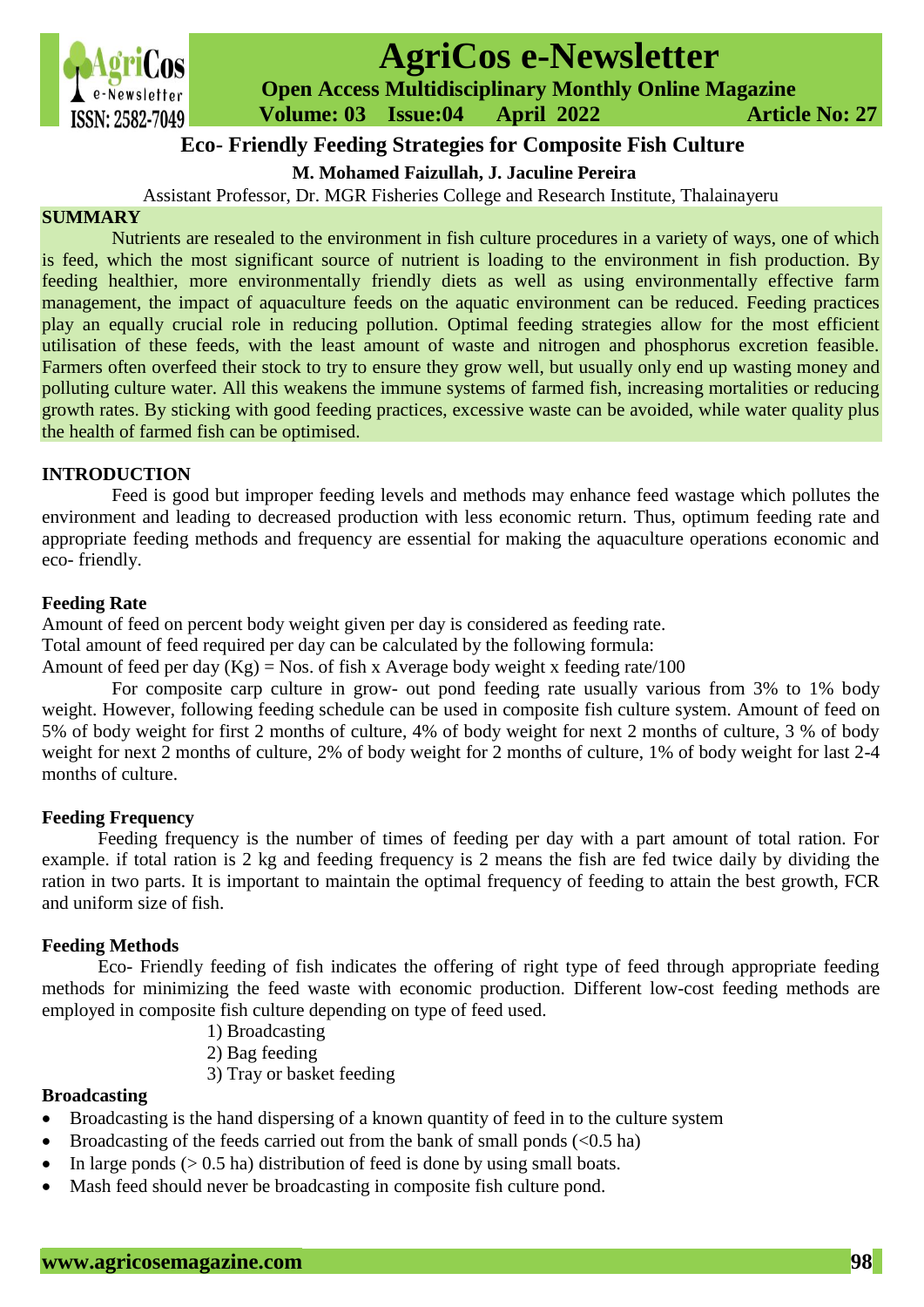#### **Bag feeding**

The bag feeding is one of the low-cost feeding methods, in which daily required quantity of feed are given to the fish in perforated cloth bags hanged from the bamboo poles. Fertilize or cement bags are suitable for this purpose.Hungry fish hit at the side of perforation/ holes of bag as a result small amount of feed comes out. Fish then consumed that feed. This process continues until the fish are satiated. Through this method feed wastage can be minimized considerably. Bag feeding system is considered as low-cost indigenous type of demand feeder which is alternative to costly mechanical demand feeder.

This method is suitable for feeding of mash feed and sinking pellets.





1. Mash feed 2. Bag feeding

#### **Two different methods of bag feeding**

In this feeding methods, daily required feed are divided in polythene or nylon or plastic fertilizer or cement bags of 20 kg capacity.

## **One tier bag feeding methods**

The bags are tied with help of threads either to bamboo poles or to the nylon rope fixed with the bamboo poles and suspended at specific depth (1.5-2.5 ft for carp composite culture) at various locations in the pond (8- 10 ft away from the pond side). About 14 to 16 bags per hectare are installed at different places of pond.

#### **Three tier bag feeding methods**



In this feeding method, arrangement of bags are same as one tier method but instead of one depth, bags are suspended either from bamboo poles or nylon rope at different depth (1.5 ft, 3.5 ft and 5.5 ft for composite fish culture) at various location in the pond (8-10 ft away from the pond side) Such arrangement is deployed in 14-16 places per hectare i.e 42-48 bags are required per hectare.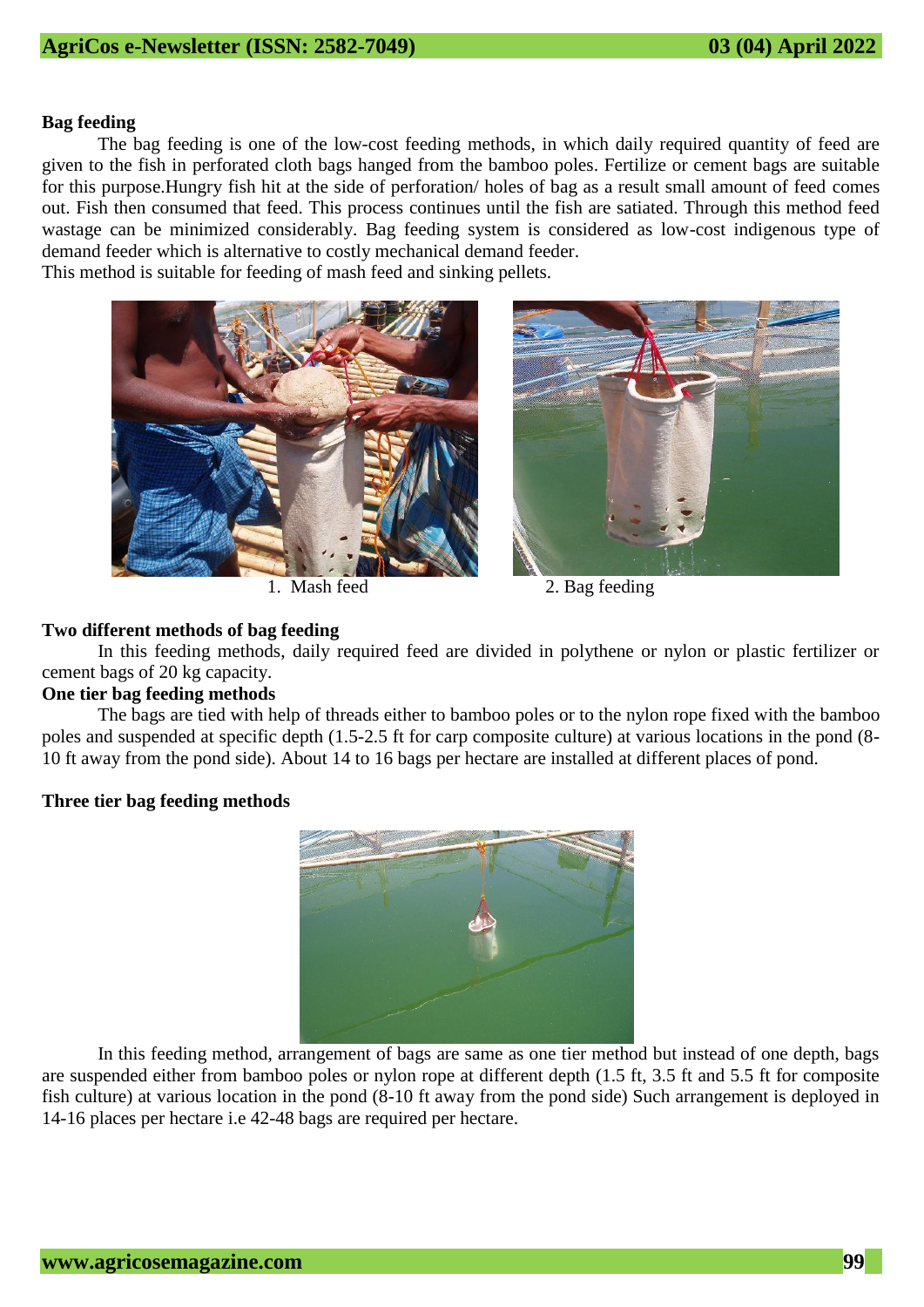

#### **Tray or Basket Feeding**

This is one kind of low-cost feeding methods, in which daily required quantity of feed are placed in a tray (Plastic or aluminum) or basket (Bamboo) to feed the fish. One or three tire tray or basket feeding methods may be employed in grow-out composite fish culture pond.Installation of tray is same as bags feeding methods. Sometimes trays can be hanged from the pond bank using a fixed bamboo pole.Moist ball, sinking pellet, cooked paste or cooked ball can be fed to the fish through this method.



| <b>Feed type</b>           | Feeding rate (% | <b>Feeding frequency</b> | <b>Feeding Methods</b> |
|----------------------------|-----------------|--------------------------|------------------------|
|                            | of body weight) | (Time per day)           |                        |
| Mash feed                  | 5-1             |                          | Bag feeding            |
| Combination of sinking and |                 |                          |                        |
| floating pellets $(1:1)$   | 5-1             | $2 - 3$                  | <b>Broadcasting</b>    |
| Sinking pellets feeding    | $5 - 1$         |                          | Bag/Tray/Basket        |
| Wet ball                   | 5-1             |                          | Tray/Basket            |
| Cooked paste               | 5-1             |                          | Tray/Basket            |
| Cooked ball                | $5 - 1$         |                          | Tray/Basket            |

## **CONCLUSION**

Feed is an important factor to consider when carrying out an environmental audit for an aquaculture operation. In order to healthily promote the development of fisheries, fish feeding should be in the abovementioned methods to reduce the risk of contamination of water and the environment. Fish farming has a great capacity of making more food available thus enhancing food security and creating more jobs for the teeming unemployed masses in the country. By feeding healthier, more environmentally friendly diets as well as using environmentally effective farm management, the impact of aquaculture feeds on the aquatic environment can be